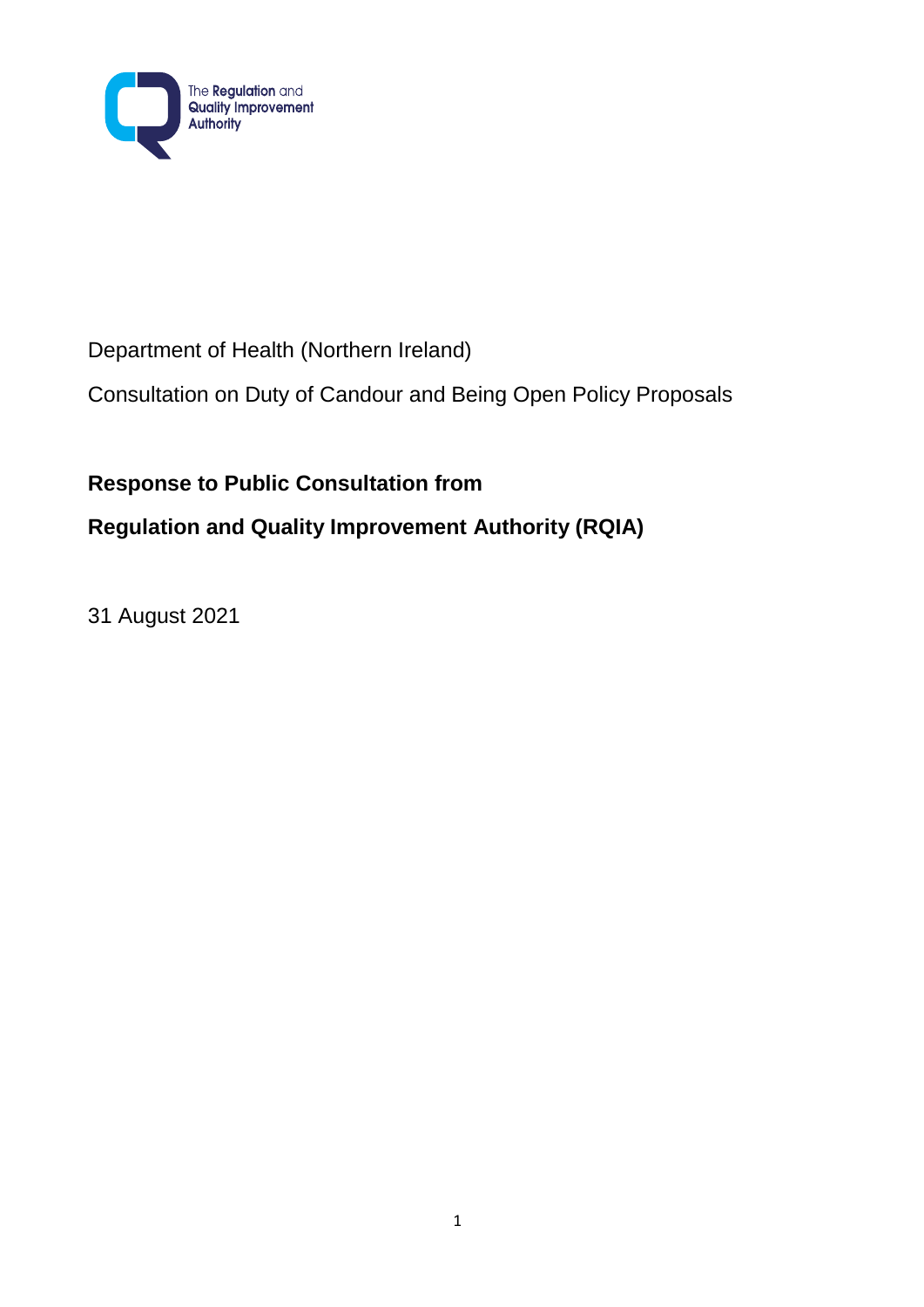

| Section 4: Considering Statutory Duty of Candour for Organisations9 |  |
|---------------------------------------------------------------------|--|
|                                                                     |  |
|                                                                     |  |

Annex A- Roles and Functions of RQIA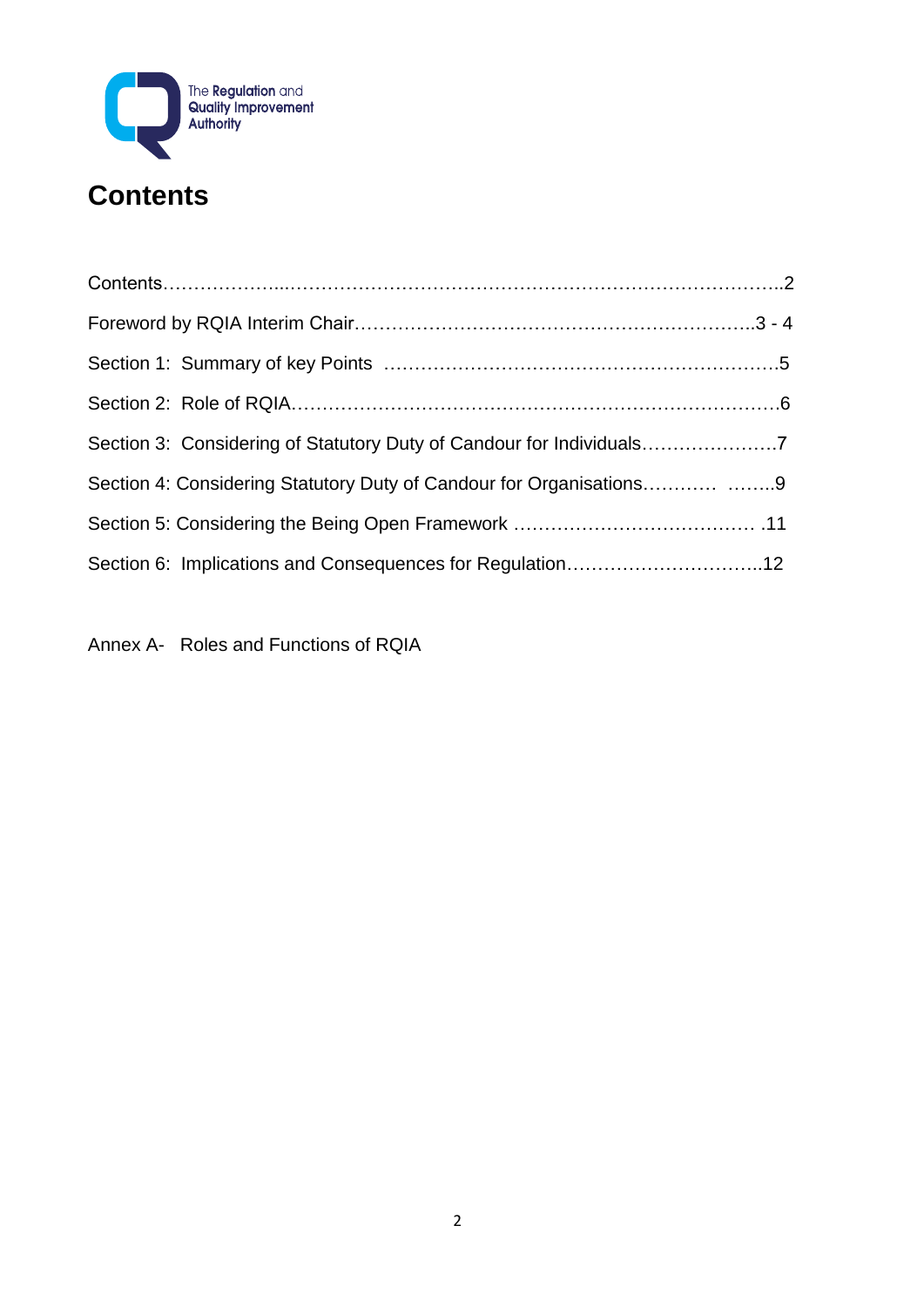

# **Foreword**

The Regulation and Quality Improvement Authority (RQIA) welcome the opportunity to comment on the draft policy proposals, developed by the Duty of Candour Workstream and Being Open Group, set out in order to implement the relevant recommendations arising from the report of the Inquiry into Hyponatraemia-Related Deaths (IHRD). It is clear from the IHRD findings, and from other reviews and investigations, that the system has failed and that decisive action is required to address the shortcomings.

The evidence presented, that had led to the avoidable deaths of five children, and the subsequent recommendations from the Inquiry, have already lead to improved behaviours and processes within the health and social care system that are remarked upon by the Chair of the Duty of Candour Workstream. However more remains to be achieved.

RQIA, as the independent regulator of health and social care services across N Ireland, have a core and primary role in assuring the quality and safety of care provision, and public confidence in the quality, safety and effectiveness of services provided through our independent proportionate and responsible regulation processes and actions.

Regulation cannot operate effectively without candour. By its nature, regulation delivered through registration, inspections, reviews and audits fundamentally requires those individuals and organisations involved to be candid about the delivery of services. If regulation could not depend on people and organisations being inherently candid, then a different approach would be needed to secure access to the facts, the evidence and apply the learning.

The public consultation on proposals to put in place legally enforceable organisational and individual duties of candour, with criminal sanctions, is therefore critical to the consideration and impact on regulation and the function and powers associated with regulation.

RQIA have considered in its response to the consultation, its existing powers to enable the securing of the facts and evidence appropriate to its role as the regulator and what challenges, opportunities and consequences that may come with the adoption of primary legislation to enforce individual and organisational candour.

RQIA also note the parallel proposals around changing culture that would come with the adoption of the Being Open Framework. This Framework proposes the mechanism by which cultural change would be facilitated, and the supports that would be required to be put in place to ensure staff across health and social care are enabled to exercise candour throughout their practices. This aspect of the Consultation is also a key issue for RQIA as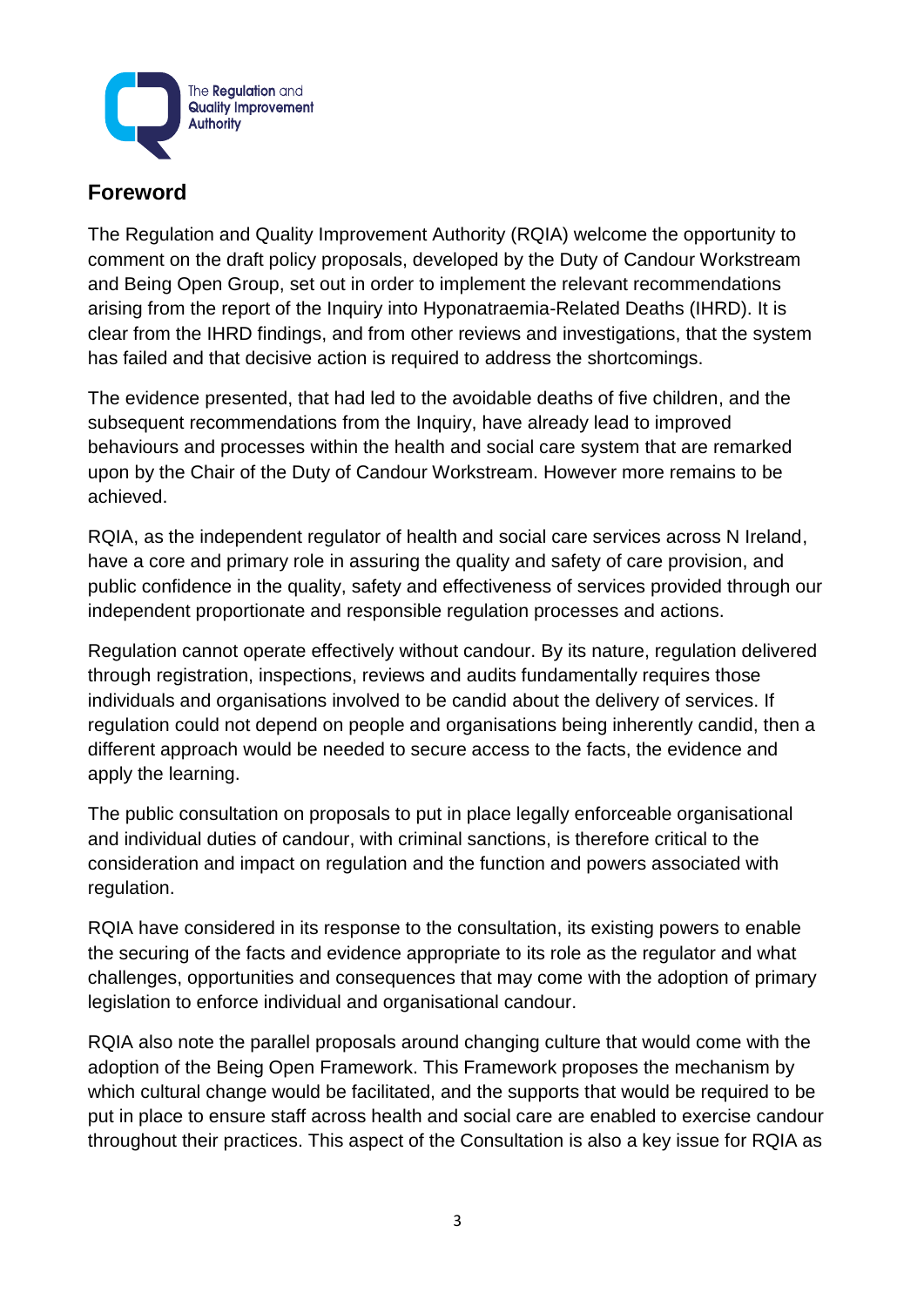

regulator, given the achievement and embedding of cultural change will be essential, if regulation processes to evidence change and achieve improvement are to be successful.

The Authority Board of RQIA and its staff, trust that our response to this Consultation may be helpful in considering how we move forward as a community and ensure that candour can be assured and integral to service delivery and to its regulation. It is vital to the bereaved families that we do so. The painful learning from the IHRD programme must lay the ground work for improved services, the rebuilding of public confidence and the achievement of cultural change.

Clinitive Callons

Christine Collins Interim Chair, RQIA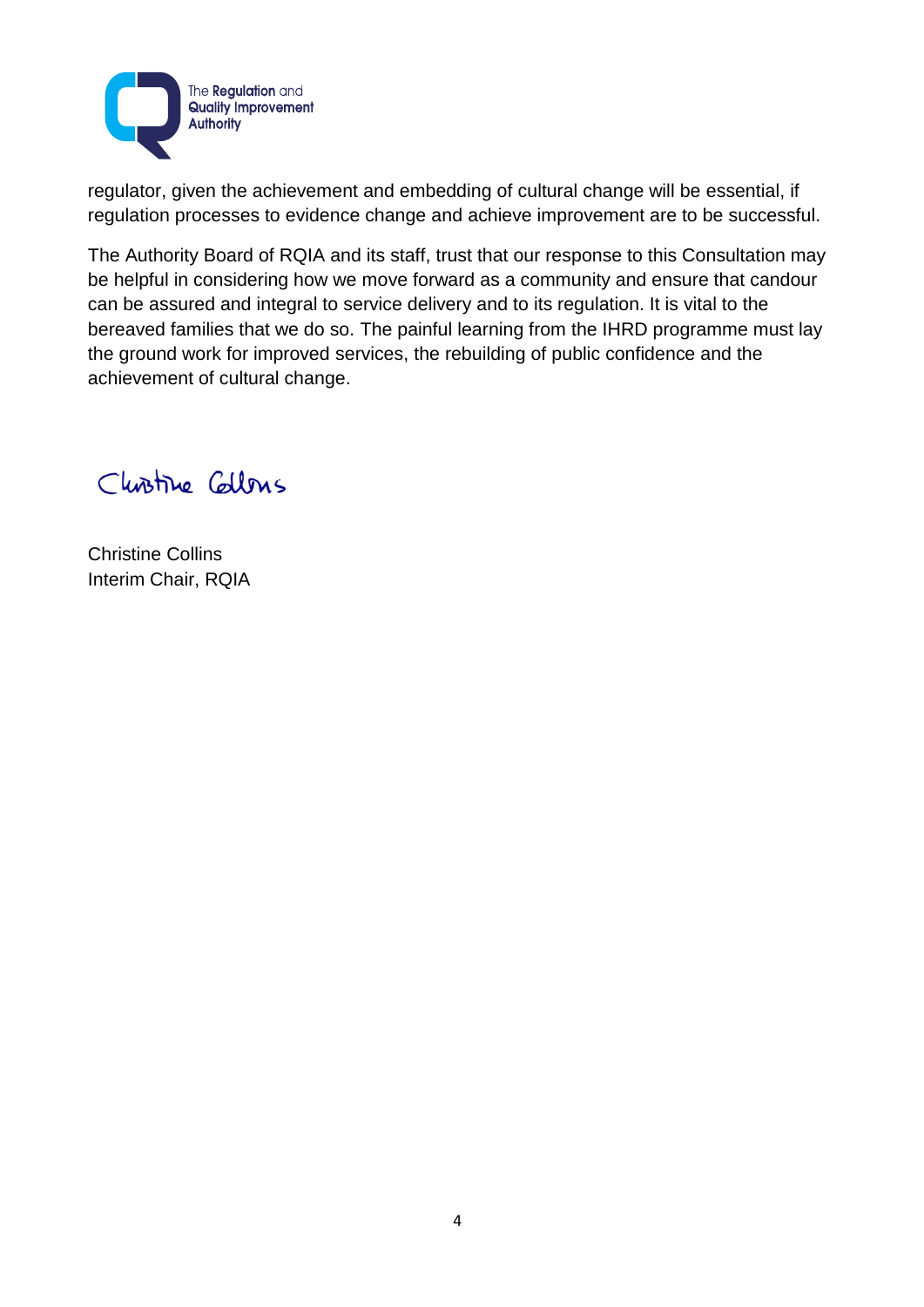

# **Section 1 : Summary of Key Points**

The consideration and response by RQIA to the Public Consultation on the Duty of Candour and the Being Open Framework is set out in this document. The key responses against each of the considered elements are summarised below. The full response should be considered to provide the context and background to these high level summary points.

- 1. In relation to considering the implementation of a Statutory Duty of Candour for Individuals, with criminal sanctions, the Authority consider that this is a finely balanced decision that must weigh up: the ability to secure candour through already existing or enhanced processes and arrangements; or does it necessitate legislation. A measured or stepped approach should be considered, testing first other measures and if deemed to fail to achieve the required changed behaviours, then legislative steps considered.
- 2. In relation to considering the implementation of a Statutory Duty of Candour for Organisations, with criminal sanctions, the Authority support the proposed implementation if it is coupled with appropriate planning and resource investment, as insufficient preparation and resources across both provider organisations and regulation will result in failure to deliver the required impact.
- 3. RQIA support the implementation of the Being Open Framework to enable and support achieving cultural change. While shared learning from other jurisdictions in terms of the guidance, policies, training and support needed to support organisations to embed openness and candour, there will be a need for specific and ongoing capacity needed in this region. This will be required to co-produce the guidance and supports necessary, and create regulator capacity to seek evidence of achievement, publication of results and compliance actions where required.
- 4. In considering the implications and consequences for Regulation, where the oversight and authority for compliance of organisational candour would lie, it will be imperative that RQIA is given the time and resources to understand and develop:
	- a. the skills, expertise and capacity to exercise the authority for compliance, enforcement and prosecution where required;
	- b. that steps are taken to ensure this extended role does not inhibit effective collaboration across services and sectors;
	- c. and that clarity is provided as to how candour will be achieved / evidenced/reported on for those services not within the existing remit of the RQIA.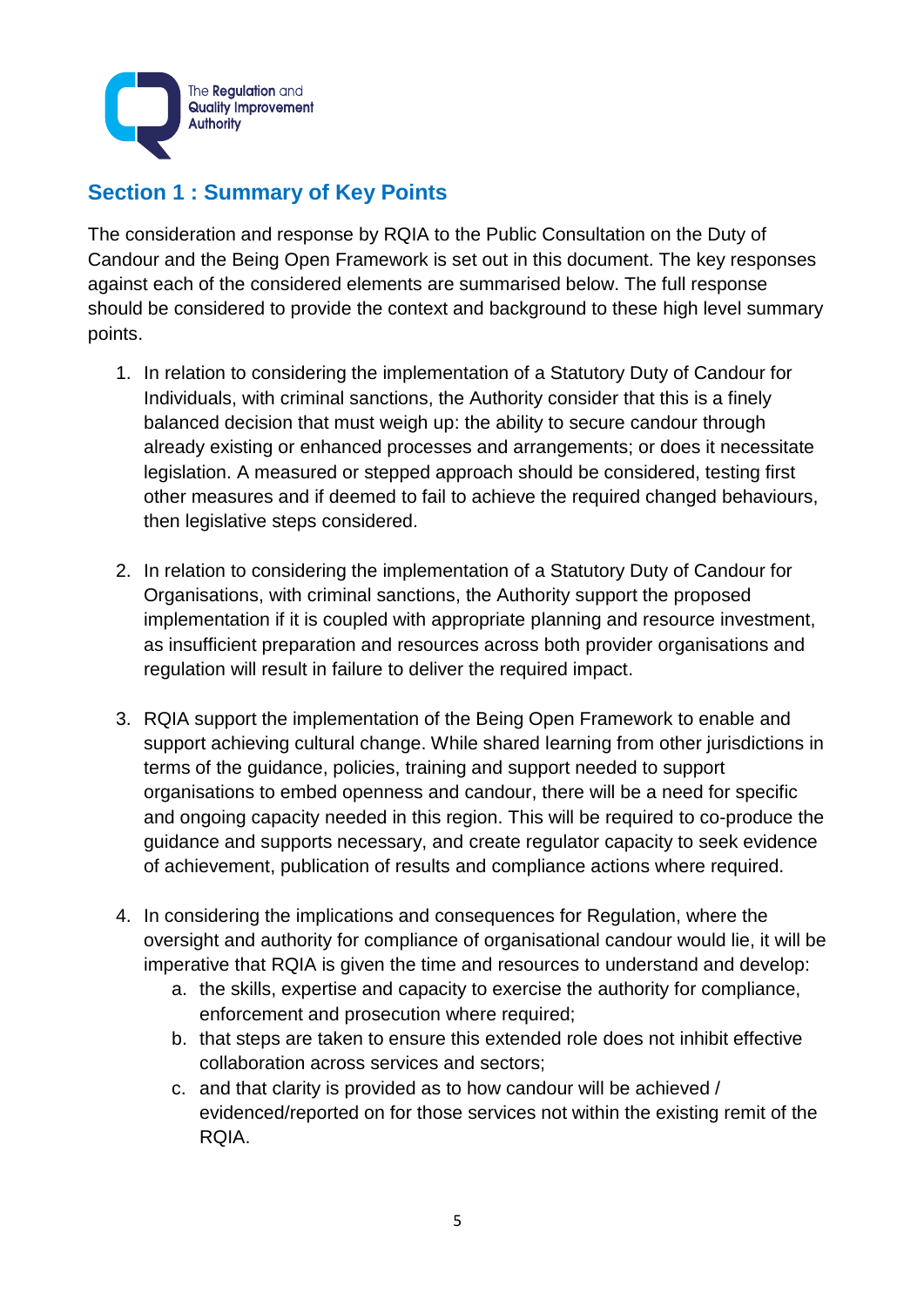

# **Section 2 : Role of RQIA**

The Regulation and Quality Improvement Authority (RQIA) is the statutory, independent body that regulates and inspects the quality and availability of Northern Ireland's health and social care services. The RQIA was established in 2005 under The Health and Personal Social Services (Quality, Improvement and Regulation)(Northern Ireland) Order 2003 with the key statutory duties of keeping the Department of Health informed on the availability and quality of health and social care services; and encouraging improvement in the quality of those services. How we currently deliver against these duties is set out in detail in Annex A.

In summary, RQIA has three main areas of work:

- We register and inspect a wide range of independent and statutory health and social care services.
- We work to assure the quality of services provided by the Health and Social Care (HSC) Board, HSC trusts and agencies through our programme of reviews.
- We undertake a range of responsibilities for people with mental ill health and those with a learning disability.

We have four stakeholder outcomes, which define how we work to demonstrate our effectiveness and impact as a regulator:

- Is care safe?
- Is care effective?
- Is care compassionate?
- Is the service well-led?

We carry out our duties through a range of approaches including inspections and reviews. The 2003 Order provides RQIA with statutory powers to take enforcement action.

Enforcement actions are designed to protect the safety of service users and to address situations where there are significant failings and/or lack of improvement in the quality of service provision. There is a range of enforcement options to ensure compliance with regulations and minimum standards; to effect improvements and to afford protection to service users. Enforcement actions may be taken that include:

- an improvement notice
- a failure to comply notice
- action to place conditions on the registration of the service
- action to deregister the service or provider

T**he role and functions of RQIA, is the context for RQIA consideration of the public consultation on the Duty of Candour and Being Open policy proposals.**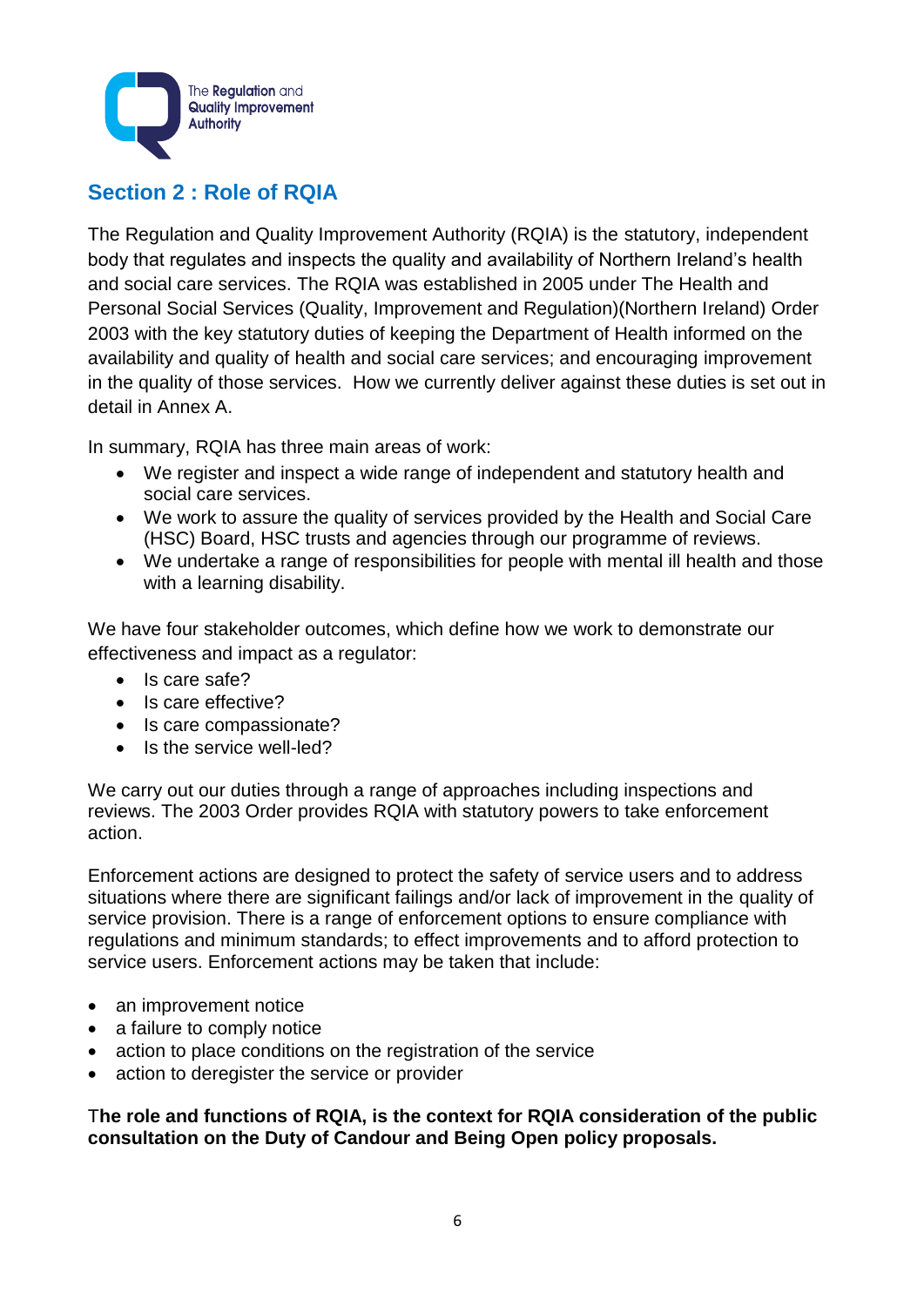

# **Section 3 : Considering Statutory Duty of Candour for Individuals**

RQIA is the independent regulator of health and social care services across NI, and the organisations who provide them. RQIA do not hold regulatory responsible for individual professionals working across health and social care services. Regulation relating to individual professionals falls to the Professional Bodies who register / licence individuals to practice. The public Consultation on Duty of Candour and Being Open acknowledges that in other jurisdictions, individual duty of candour was not enacted on the basis that it was considered individual professionals were already placed under an 'ethical duty' of honesty by their professional organisations. However the IHRD inquiry noted 'obvious weakness' in this reliance on an 'ethical duty' imposed by Professional Regulators and hence recommended this individual duty of candour, now being consulted on.

It is important that RQIA refrain from determining if individual duty of candour, with the potential for criminal sanctions where that duty is breached, should be implemented, given its compliance and oversight would not fall directly within its powers. What RQIA can observe and reflect is the following:

- Effective system regulation relies upon the candour of individuals working across the health and social care system
- The necessity for candour is inherent in regulation and in the safe provision of care, and for a system and service that is committed to learning, improvement and avoidance of causing of harm
- Other jurisdictions have avoided its adoption to date, and so progressing the legislation here in N Ireland will set us apart from others
- That may be seen as exemplar in terms of securing an open and honest culture that would lend itself to a wider cultural drive across the region as we learn from the past and drive towards a new open, welcoming and collaborative community, across sectors, geography and traditions
- Conversely it may be seen as litigious , a reliance on criminal sanctions to secure truth and honesty in a sector (health and social care provision) that is built upon trust between clinicians and patients in their diagnosis, care and treatment
- Would the adoption of an individual duty of candour better place us in N Ireland to attract and retain the health and social care workforce we must secure to meet our population health needs now and into the future? That is now a global market and we do need to define and differentiate this place as somewhere professionals can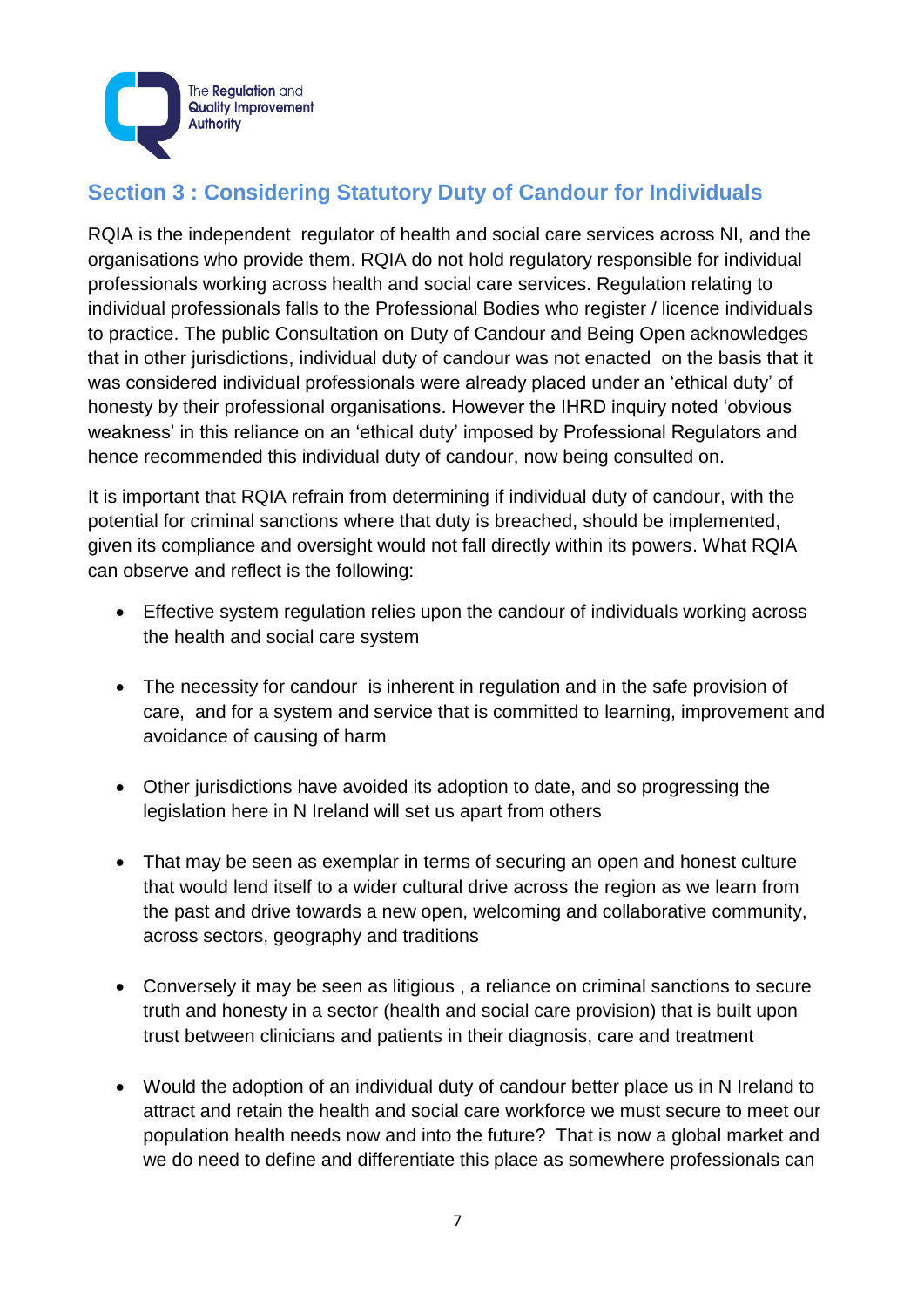

achieve of their best, personally and professionally, and that embeds securing optimum outcomes for patients and service users

- Staff who are committed to open, honest reflection and learning should have nothing to fear in a world where there is an adopted individual Duty of Candour, given the duty relates to being honest in all parts of clinical practice, on a day to day basis, and working within an organisation that is required to support and enable its workforce to behave so, without fear
- Nonetheless, the perception expressed by some professional bodies, reflecting the views of registrants, expresses that fear as a reality
- The decision on this issue is finely balanced. There is a necessity to secure candour and the consideration is, can that be achieved by others means: already existing processes and infrastructure; enhancing existing means; the implementation of a Being Open culture; or does it necessitate legislation
- Perhaps there is a need to take a measured, stepped approach over a period of time. The adoption of legislation being at the latter part of that journey, should other measures put in place and tested, fail to achieve the required changed behaviours.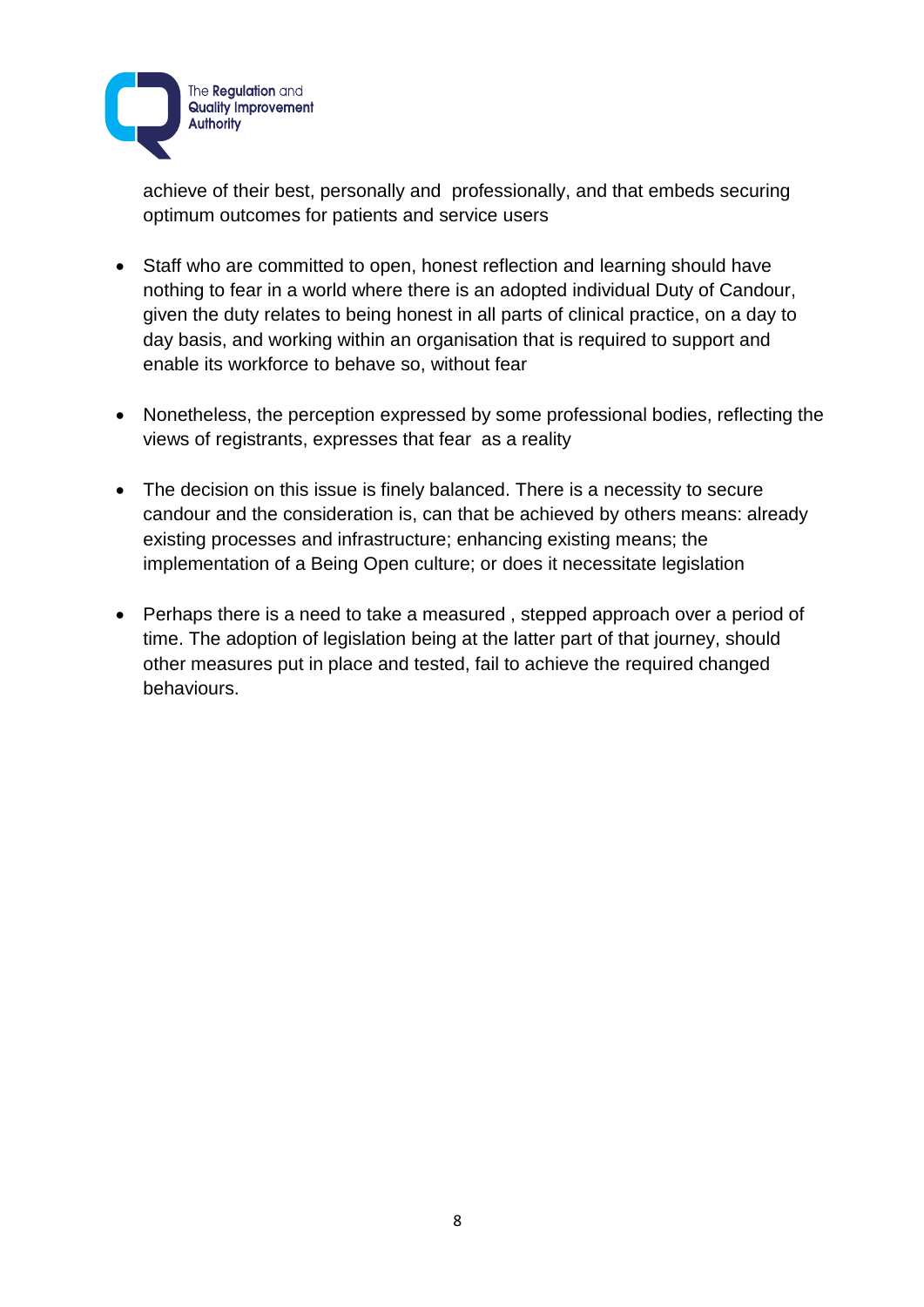

# **Section 4: Considering Statutory Duty of Candour for Organisations**

The adoption of a statutory Duty of Candour for organisations has already been put in place in some other jurisdictions. The public Consultation points to and shares the findings and learning from others places on the impact of the adoption of a statutory Duty of Candour for organisations and those that are taking forward plans in that regard.

The Consultation refers to RQIA having the oversight for the compliance of organisations under this Duty, including the powers for criminal sanctions. RQIA consider the implications of the proposal for RQIA under section x of this response, and at this part of our response, consider the proposal only in terms of its potential to add benefit to the achievement of organisational openness and honesty in its participation in regulation and achievement of improvement.

In this regard, RQIA would observe and reflect the following :

- A statutory Duty of Candour for organisations is already in place in England, Scotland and is planned for wales. Adopting same in N Ireland would then see some consistency across the UK in terms of the nations (not withstanding that some of the powers and scope of regulation may differ to some extent in each of the nations)
- The implementation of organisational duty of candour would require organisations to give tangible evidence to their requirement to create a culture of openness, honesty and transparency, and provide support to - with enabling processes and procedures - to enable the workforce to adopt that organisational approach and commitment
- An absolute commitment to candour, and putting in place the processes, policy and behaviours that embed it, are essential to organisational learning and achieving improvement
- The adoption of a Statutory Duty of Candour for organisations has the potential to play a material part in the building of public confidence in health and social care systems, complimentary to the Statutory Duty of Quality
- The implementation of a statutory duty of candour will require preparation for organisations and significant support, both to ensure consistency of approach, economy of efforts and scale, and the ability to regulate its implementation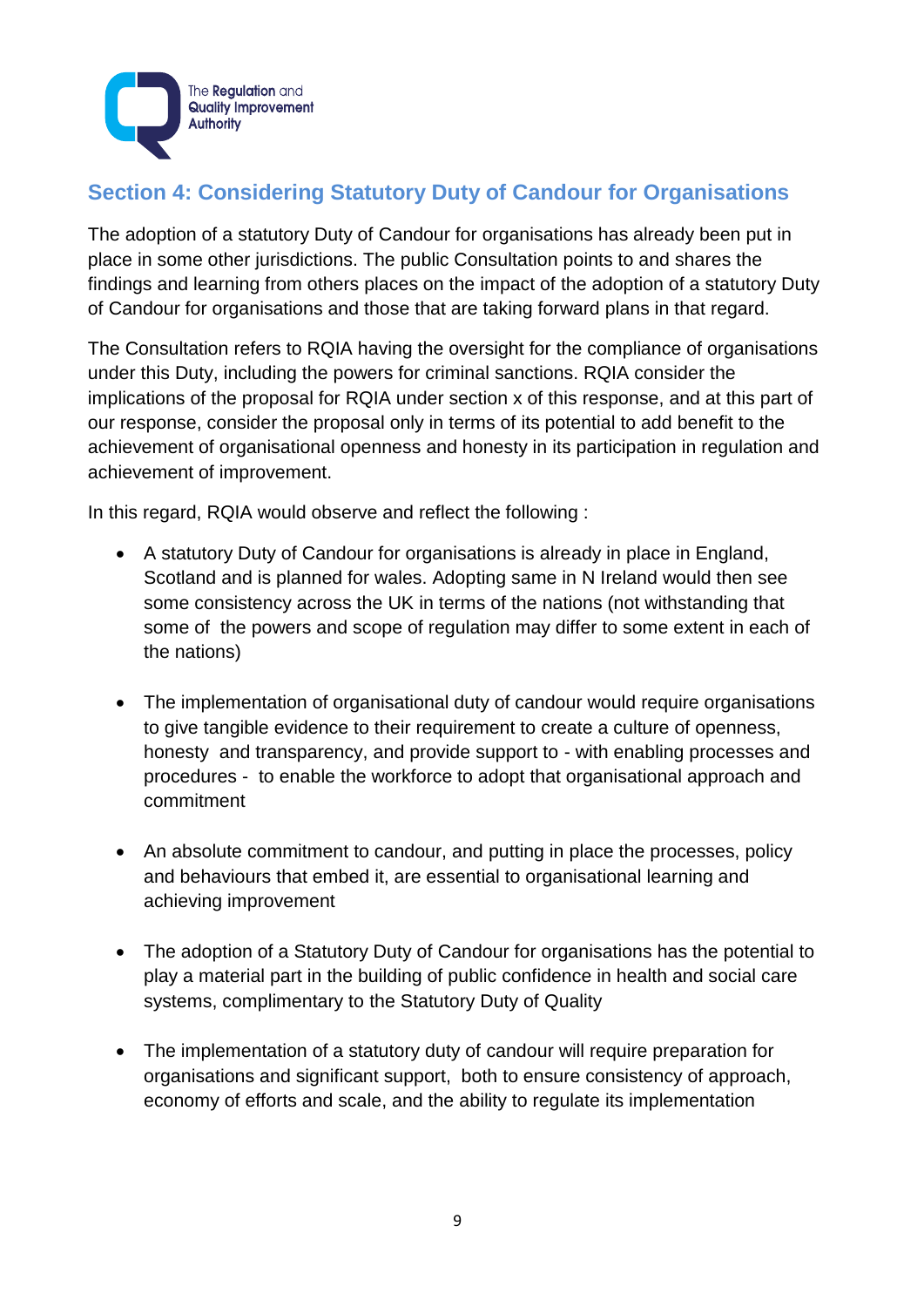

- Collective leadership, with supporting behaviours, will be critical to setting the context for implementation. Collaboration and working in partnership will be important in an approach that is adopted across organisations
- There will be a need to give visible evidence of its impact, both for staff working within the health and social care organisations affected and for service users, not only through regulation and reporting but importantly in the proactive support and steps taken by organisations to demonstrate the new ways of working
- Those with the powers to have the oversight of compliance, must have the skills and resources to seek out the evidence and report on findings, as a matter of course
- There is no doubting the required effort to implement a Statutory Duty of Candour for organisations, and the complexities of resolving the regulatory roles that cover organisations who are not at this point part of the RQIA scope and remit for regulation. However doing so is a requirement if the health and social care system in Northern Ireland is to catch up with developments elsewhere
- Implementation will mean a collaborative programme of work backed by material resources, which the Department of Health will need to plan for, in a particularly challenging time now and ahead
- Inadequate preparation for implementation, and failure to create the implementation construct for collective effort, with insufficient preparation and resources across both provider organisations and regulation, will result in failure to deliver the required impact.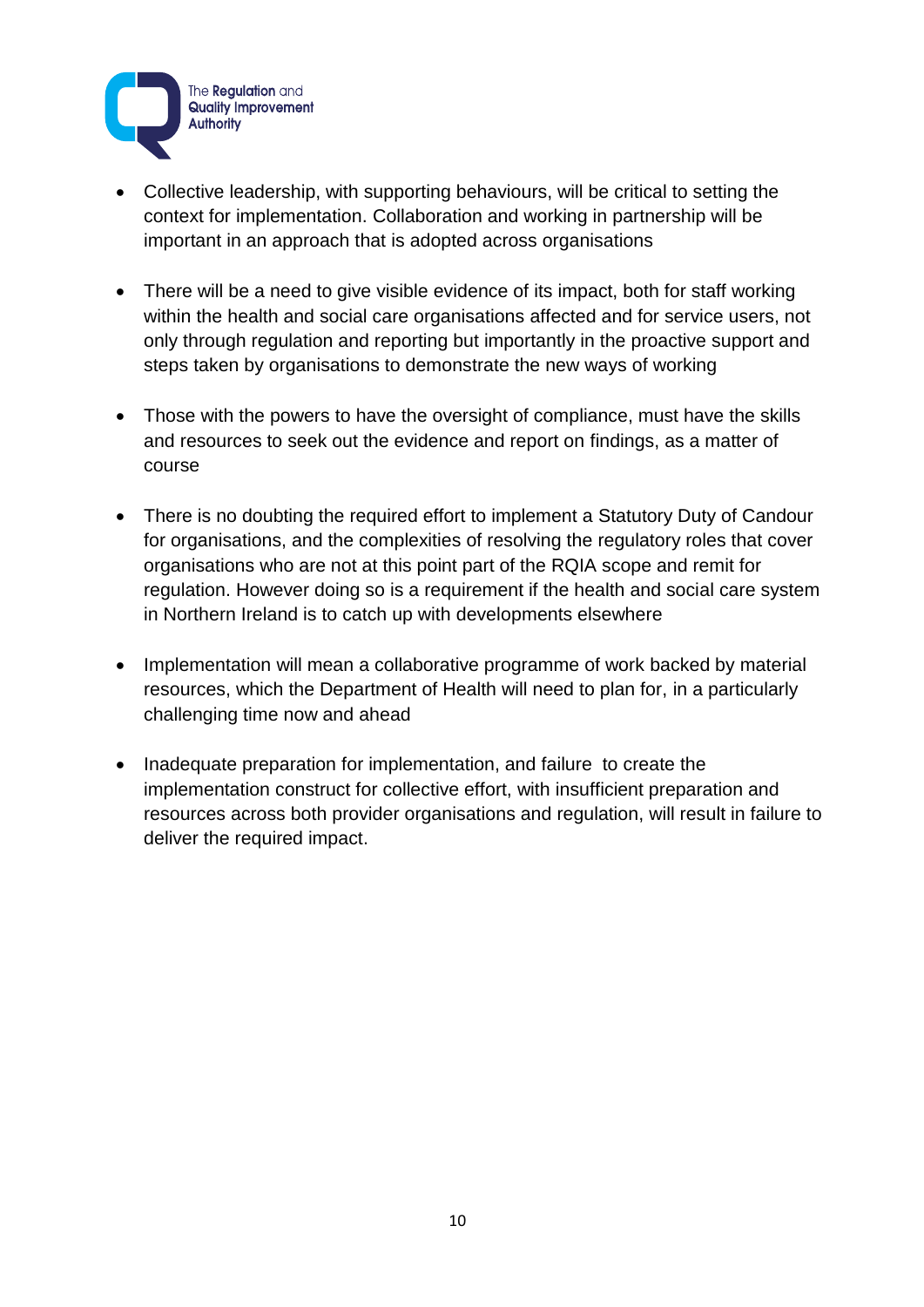

# **Section 5 : Considering the Being Open Framework**

The Being Open Framework sets out the proposed mechanisms through which cultural change would be facilitated. In making explicit the measures that would be required to be put in place to ensure that staff are supported and enabled to exercise candour in all their practices, routinely, this is likely to create behavioural change and evidence openness. Openness is defined as a culture that enables concerns and complaints to be raised freely and without fear, and enabling performance information to be shared with staff, patients, and public and with regulators.

- RQIA welcome and support the adoption of the Being Open Framework.
- It seeks to embed candour and openness on a day to day basis, as well as when something has went wrong.
- This is essential for effective regulation and the embedding of the mechanisms to facilitate and exhibit it would be beneficial in the inspection, review and regulatory role and actions.
- The implementation of the Being Open Framework in advance of any other legislative change in terms of Duty of Candour, will be essential to prepare for and realise benefits
- The Being Open Framework is support by the shared values of the HSC: Compassion, Openness, Working Together, and Excellence.
- Organisations can expect and will require support to develop policies, procedures and practices which will assist them in exercising their responsibilities for promoting an open and transparent culture
- Organisations will also require clear guidance on the legal and operational requirements they must fulfil whenever death or harm has been caused by an error
- In this context the role and capacity of the Regulator will be important, with the expectation that the Regulator provides much of this guidance, to ensure consistency and preparation for demonstrating evidence and compliance at an organisational level
- RQIA will require the capacity to fulfil this extended role. Shared learning from other jurisdictions will be helpful but can't replace the need for a collaborative approach in developing the guidance, policy, procedures and mechanisms to effect this cultural change in N Ireland
- The RQIA as regulator will also need the capacity to seek evidence of achievement and publication of results.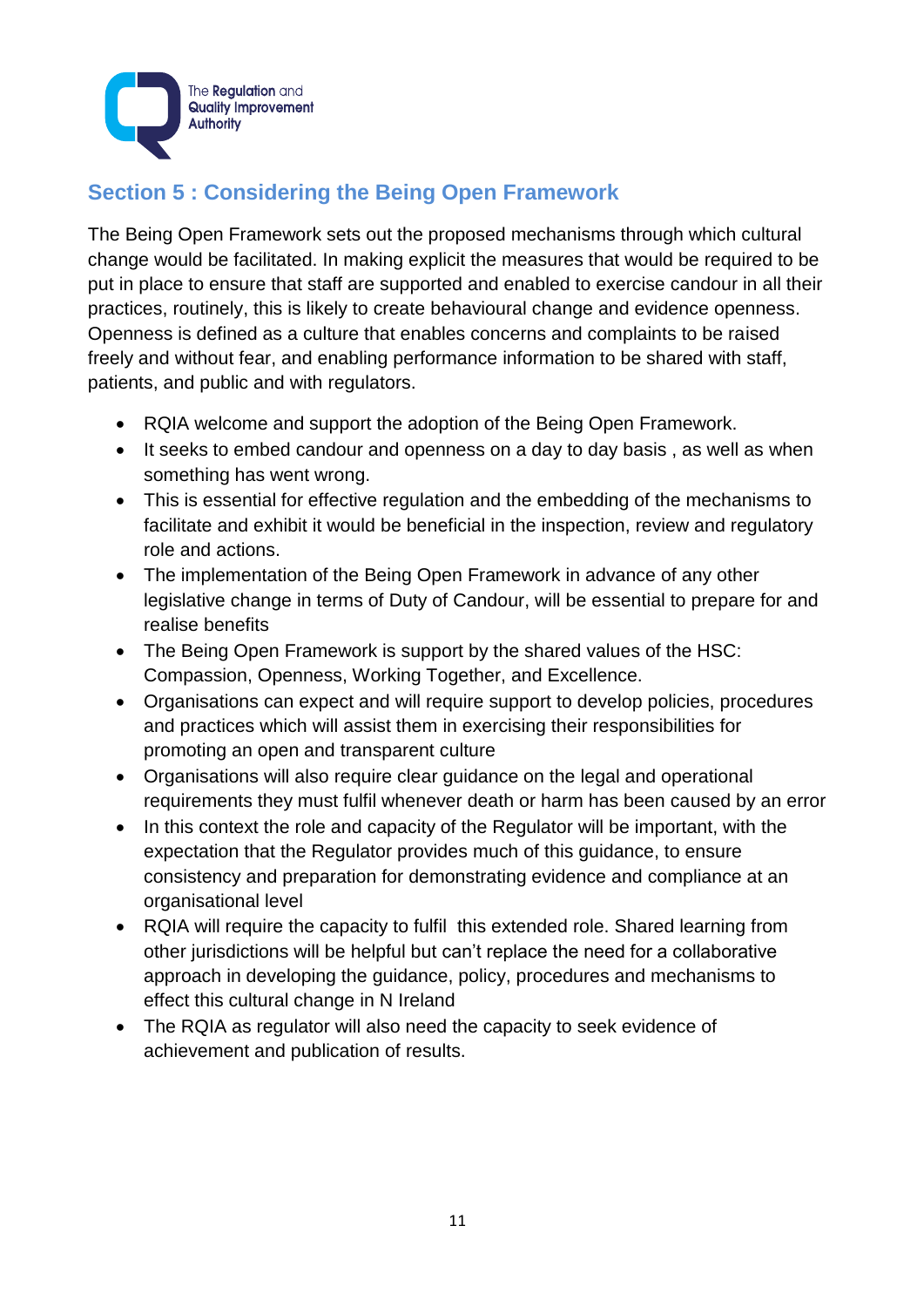

# **Section 6 : Implications/ Consequences of Statutory Duty of Candour for Regulation**

### **Existing legislative Framework and Enforcement Powers**

The Regulation and Quality Improvement Authority (RQIA) was established under The Health and Personal Social Services (Quality, Improvement and Regulation) (Northern Ireland) Order 2003 (the 2003 Order). RQIA provides independent assurance about the quality, safety and availability of health and social care services in Northern Ireland, encourages continuous improvement in those services and safeguards the rights of service users.

The 2003 Order provides RQIA with statutory powers to take enforcement action. Article 34 of the 2003 Order also places a statutory duty of quality on the Health and Social Care Board and on HSC Trusts in respect of the services they provide.

Enforcement actions are designed to protect the safety of service users and to address situations where there are significant failings and/or lack of improvement in the quality of service provision.

Enforcement action is an essential element of the responsibilities of RQIA. There is a range of enforcement options to ensure compliance with regulations and minimum standards; to effect improvements and to afford protection to service users. RQIA adopts a stepped approach to enforcement and the following actions may be taken:

- an improvement notice
- a failure to comply notice
- action to place conditions on the registration of the service
- action to deregister the service or provider

Registered establishments (including Nursing and Residential Care Homes, Childrens Homes) and agencies, are required to comply with the 2003 Order and the associated service specific regulations.

Other services including HSC Board, HSC trust or special agency are required to comply with DHSSPS minimum standards (Article 39) (Article 35) of the 2003 Order.

Failure to comply with registered service specifications or DHSSPS minimum standards may result in enforcement action. Enforcement action applies to the regulation and inspection of any establishment or agency, and to persons registered under the 2003 Order. This includes the HSC Board, HSC Trust or special agency, if RQIA believes that the board, trust or agency is failing to comply with any statement of minimum standards.

RQIA may employ simultaneous enforcement actions in regard to a registered service, provided the action is related to separate breaches of standards and/or regulations. RQIA may increase inspection activity to monitor compliance and ensure that the necessary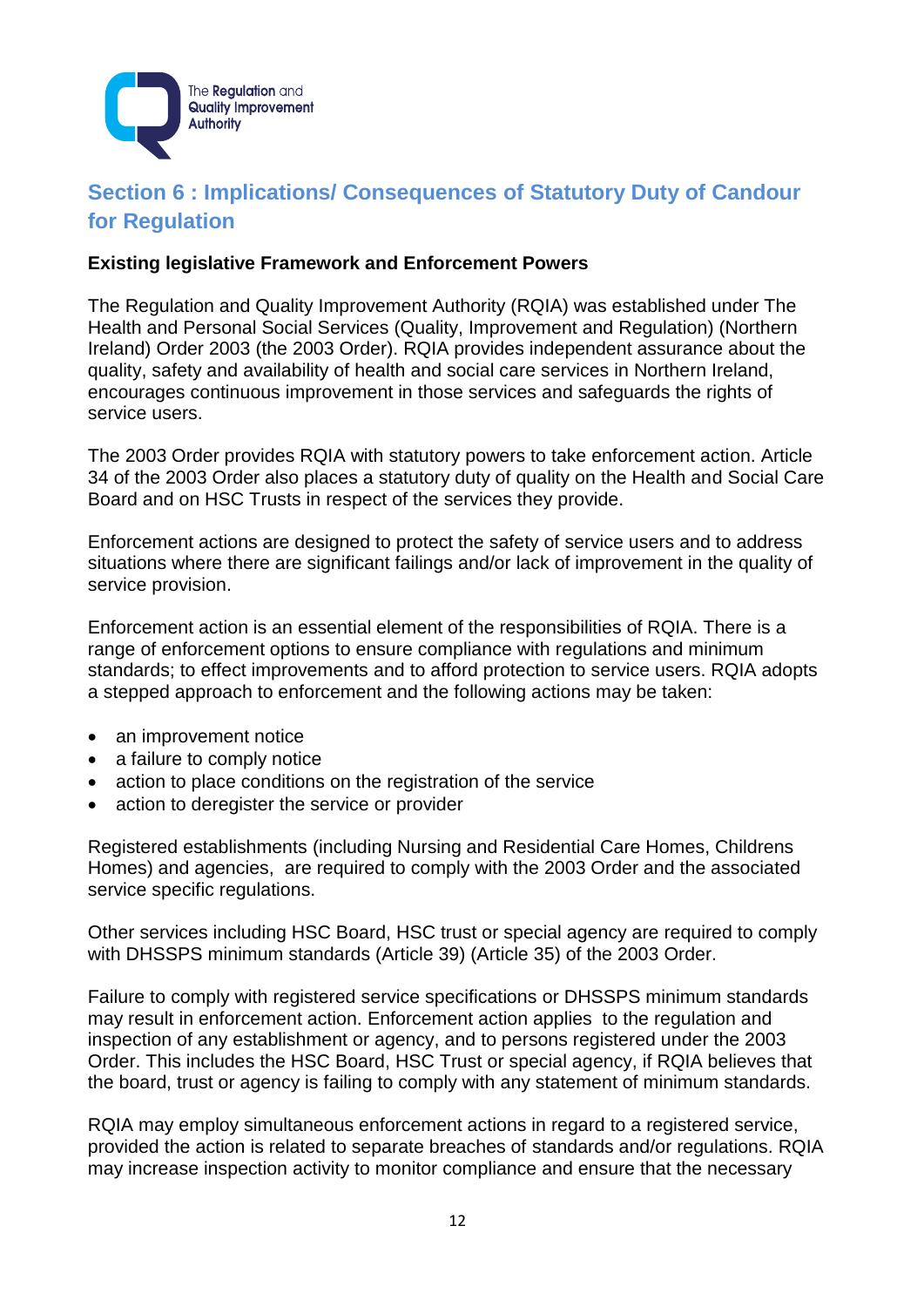

improvements are being made. RQIA may also escalate enforcement actions at any time. Enforcement action is proportionate and related to the level of risk to service users and the severity of the breach of regulation and RQIA follow up enforcement action to ensure that quality improvements are achieved.

Prosecution can also result in appropriate cases, including for example where a provider has:

- Failed to register with RQIA
- Intentionally obstructed the exercise of a power conferred by Article 40 of The Health and Personal Social Services (Quality, Improvement and Regulation) Order 2003.
- Withholding from RQIA inspectors, information which they had requested relating to bank accounts in which residents' moneys were retained contrary to Article 42(2)(a) of The Health and Personal Social Services (Quality, Improvement and Regulation) Order 2003

The above are examples where RQIA have power to prosecute under existing legislation.

# **Implications of Statutory Duty of Candour, with criminal sanctions for RQIA as system regulator**

#### *Extract from Duty of Candour Consultation document*

*3.34. It has been recommended that oversight of compliance with the statutory organisational Duty of Candour should be undertaken by the RQIA. Compliance would be monitored by review or inspection, and the range of enforcement powers currently available to the RQIA to improve performance would also be available.* 

## **Considerations**

The proposed adoption into legislation of a Statutory Duty of Candour for organisations would require the extension of the scope, role and powers of RQIA to monitor and enforce the Duty; and this is referred to in the Consultation document (see above).

Any extension of the role of the RQIA in monitoring and evaluation, and in taking enforcement action, to take on the role of taking forward criminal prosecutions for breach of the organisational Duty of Candour, has considerable implications for the nature of the RQIA, and the way in which it conducts its business.

Such a change could fundamentally alter its current status, and ethos as a regulator, bringing it into closer alignment with the Care Quality Commission in England, which exercises prosecutorial powers in respect of a range of breaches of Regulations, which are criminal offences, including the Duty of Candour.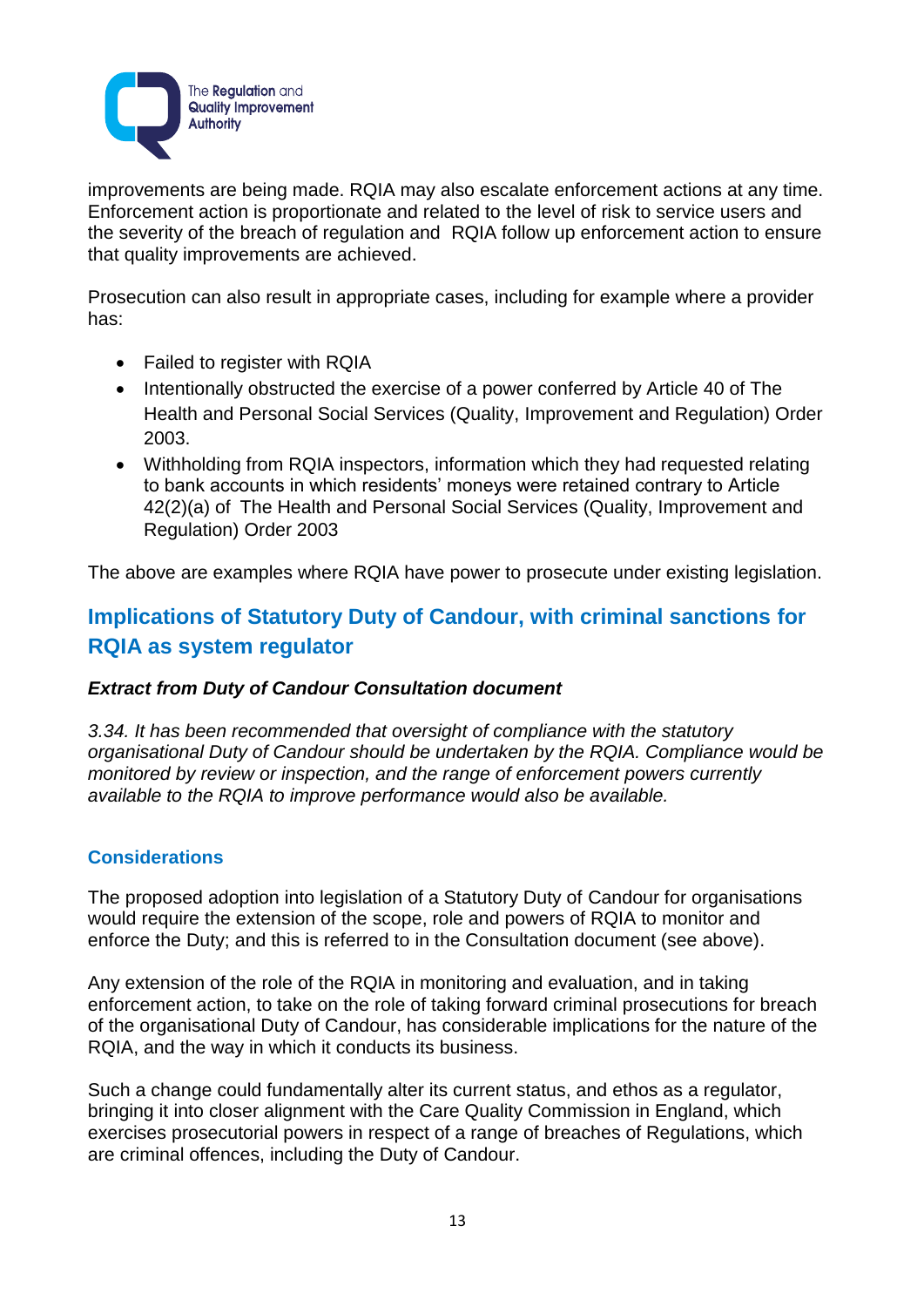

This leads to a number of issues to consider for regulation and enforcement.

### **Capability/ Expertise to achieve evidential standards required for prosecution**

- As set out earlier in this response, RQIA have existing powers to bring providers to prosecution, under current legislation. Should RQIA have the extended power to enforce a Duty of Candour, in addition to its role to register, regulate, monitor and improve services, then adding additional powers to enforce candour could be seen as RQIA both taking the role as investigator of quality, safety and candour, and associated evidence, with limited opportunity to challenge the findings of RQIA before organisations may be subject to enforcement with the prospect of potential criminal sanctions.
- Under these expanded arrangements, RQIA may be considered as 'judge, jury and prosecution', without challenge in relation to duty of candour.
- Given RQIA already have powers of enforcement under the 2003 Order, adding the power to prosecute by RQIA for failings under the proposed Duty of Candour, may be considered by some as not an unreasonable step to take.
- In this scenario, significant work would be required to consider how the approach to identification, gathering and preparation of evidence in terms of it being of sufficient standard to take to a level of potential prosecution for failings in relation to this Duty.
- In parallel, or alternatively, consideration could be given to potentially RQIA gathering evidence, relating to Duty of Candour, which could then be passed on to another body for prosecution consideration.
- Where RQIA was to carry out this extended role, then a framework would be required to be put in place to provide opportunity to challenge findings and decision-making at the appropriate levels.

## **Scope and Navigation/Access to Regulation**

- While RQIA has a wide scope in terms of organisations that fall within its remit for regulation under the 2003 Order, not all health and social care services are currently regulated by RQIA. For example RQIA does not regulate General Practice.
- This brings variation into the oversight of compliance of Duty of Candour for organisations not within the scope of existing Regulation, necessitating either a review of the scope of Regulation and associated powers, or the development of parallel approaches for those services regulated and those not within that scope.
- For the public too, the understanding of existing regulation functions, professional and system, can be challenging to understand. The expansion of powers of system regulation, and a separate approach for non-regulated services, may add to the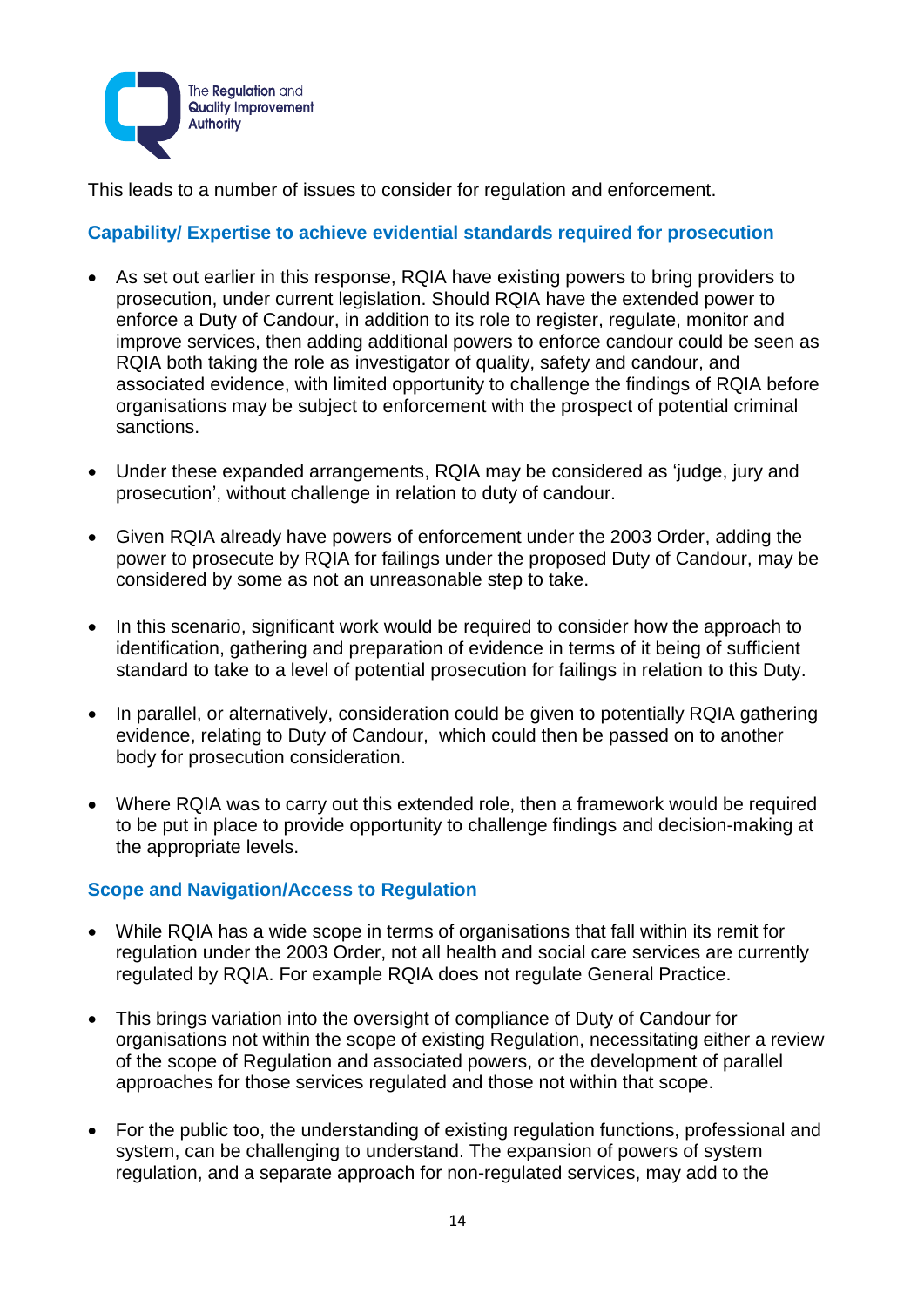

complexity. There is an ongoing review of the role and approach to professional regulation. In adding the Duty of Candour, there will be need to simplify and explain the responsibilities of different bodies so that access to same is practical and possible for all.

### **Effective Collaboration**

- A role for the regulator that includes potential for criminal sanctions, may create a different view by organisations of the regulator and affect its efforts around collaboration and engagement, given the powers to review/ inspect, secure improvement, enforcement and to take forward to legal proceedings.
- This is likely to change relationships and would need to be addressed in scoping RQIAs role and construct, as effective relationships and partnership working are critical, well understood and evidenced, to ensuring effective and safe service delivery, and regulation function, and to achieve shared learning and improvement through collective endeavour.
- In its role as service regulator, RQIA have been working to improve relationships with professional bodies, such as GMC, NISCC , RCN and others. Expanding the role of RQIA and powers for criminal sanctions may impact on building effective relationships at this level, particularly if criminal sanctions were adopted at individual level as well as at organisational level. The unintended consequence of this Statutory Duty of candour as set out may adversely impact on collaboration across systems and services.

#### **RQIA Skills and Resources**

- To extend the role of RQIA will require significant investment to develop the required skillset to gather evidence to be sufficient for a prosecutor to determine if the case evidence meets the required threshold. It presents a skills and capacity gap for RQIA if undertaking this role. It presents too an opportunity in developing the scope of RQIA role to re-engage with the public to explore, discuss and understand the role of RQIA.
- RQIA would have to expand its resources, skills and experience to fulfil this duty.
- It will be expected to take some time for legislation to come into effect. It would be vital to use this period to prepare the scope of investment that RQIA would require to be prepared for legislative implementation.
- Initial scoping of the investment requirements in other jurisdictions would be a reasonable place to start, though the extension of powers and therefore skills and expertise may not compare like with like, and so factors specific to the proposed NI legislation would also have to be given specific and bespoke consideration.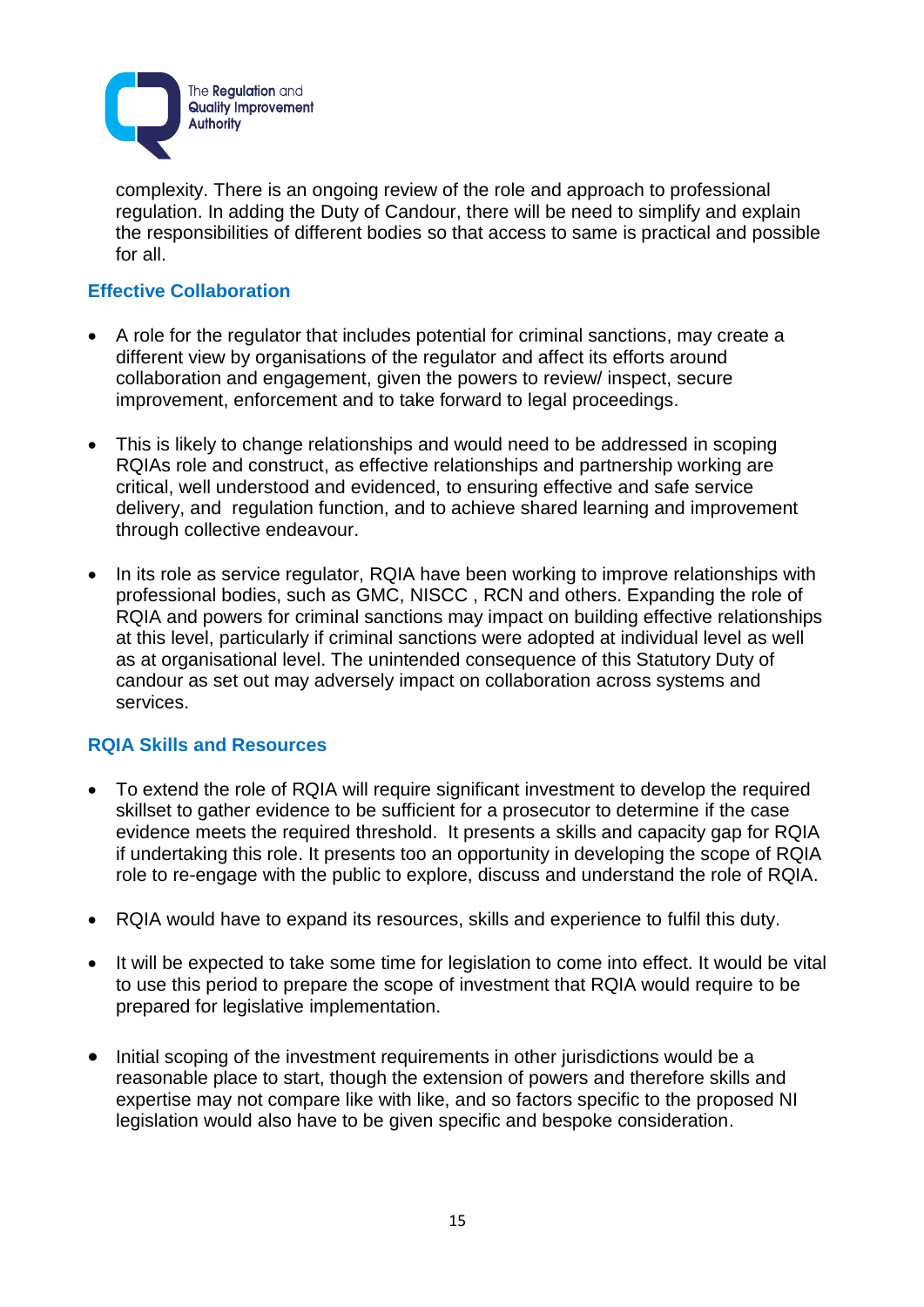

# **Annex A**

# **Regulation and Quality Improvement Authority (RQIA)**

### **What We Do**

RQIA has three main areas of work:

- We register and inspect a wide range of independent and statutory health and social care services.
- We work to assure the quality of services provided by the Health and Social Care (HSC) Board, HSC trusts and agencies through our programme of reviews.
- We undertake a range of responsibilities for people with mental ill health and those with a learning disability.

We have four stakeholder outcomes, which define how we work to demonstrate our effectiveness and impact as a regulator:

- Is care safe?
- Is care effective?
- Is care compassionate?
- Is the service well-led?

#### **Inspection**

RQIA registers and inspects a wide range of health and social care services. These include:

- nursing homes
- residential care homes
- children's homes
- day care settings
- independent health care
	- o private dental services
	- o independent hospitals
	- o independent hospices
	- o independent clinics
	- o clinics providing certain laser or intense pulse light (IPL) cosmetic treatments
- adult placement agencies
- domiciliary care agencies
- nursing agencies
- residential family centres
- voluntary adoption agencies
- school boarding departments (inspected only)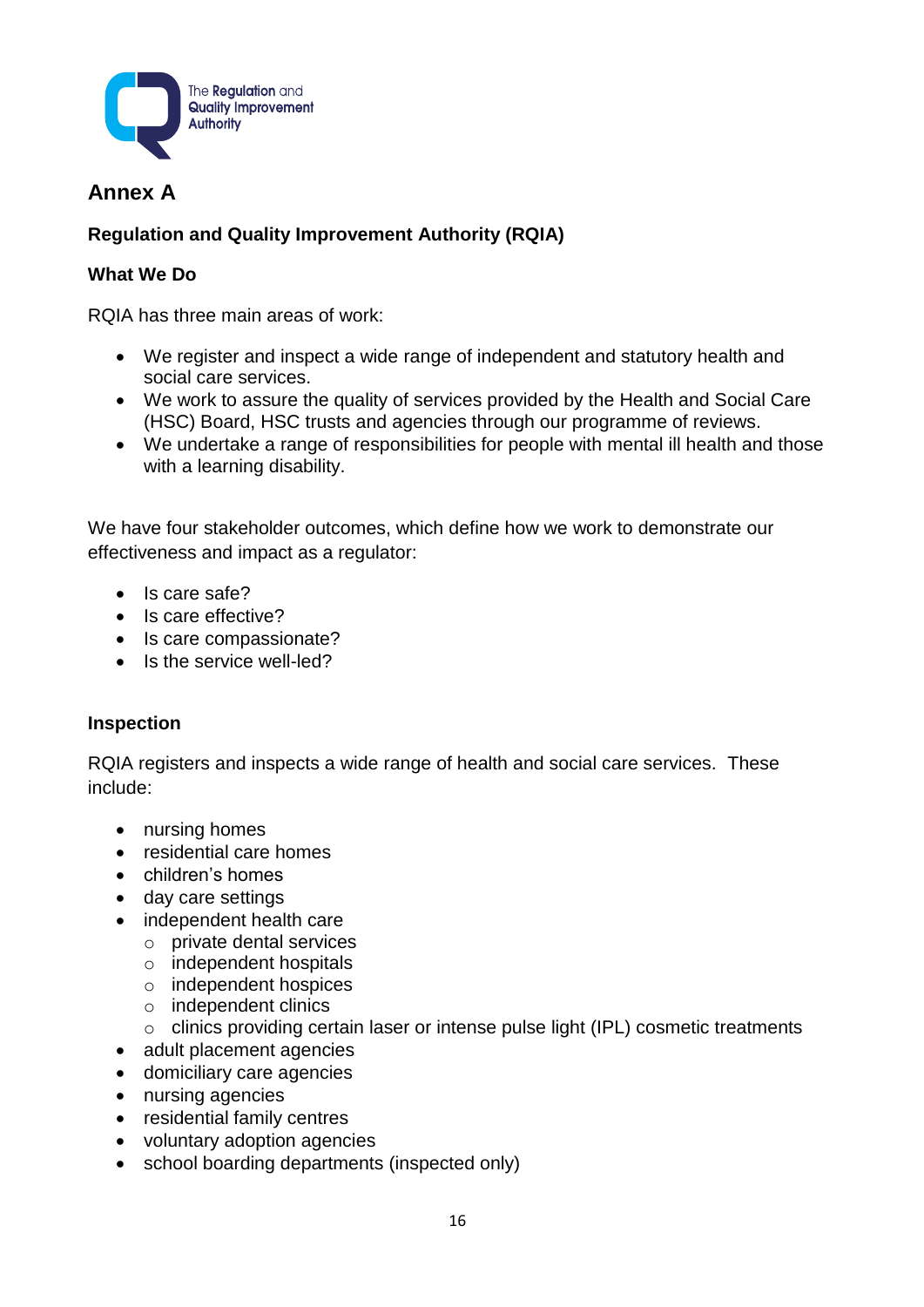

RQIA is required to inspect nursing, residential care and children's homes at least twice a year, while other services are inspected at least once a year. During our inspections, most of which are unannounced, we assess the quality of the services provided against regulations and associated care standards produced by the Department of Health (DoH).

Through our inspections, we aim to ensure the safety, comfort and dignity of those using these services. Following an inspection we ask the service provider to make any changes we consider necessary through a quality improvement plan and we publish this information in a report of our findings, available on our website, [www.rqia.org.uk.](http://www.rqia.org.uk/)

Where necessary, RQIA may take enforcement action to drive improvements. This may include the issue of notices of failure to comply with regulations; placing conditions of registration; taking action to impose fines; or closing a service.

## **RQIA Independent Health and Social Care Reviews**

RQIA reviews a wide range of services across health and social care services. Our review programme takes into consideration relevant standards and guidelines, the views of the public, health care experts and current research. During our reviews we examine the service provided, highlight areas of good practice and make recommendations for improvement. We report our findings and share any lessons learned across the wider health and social care sector.

In addition, when required, we carry out reviews and investigations to respond to specific issues of concern or failures in service provision.

## **Hospital Inspections**

RQIA undertakes a programme of inspections at acute hospitals, which examine the quality of care and leadership within specific wards or clinical areas. We also conduct an ongoing programme of infection prevention/hygiene inspections at a range of health and social care facilities, including hospitals. These provide an overview of areas inspected, highlighting to service managers both good practice and areas of concern. This helps drive improvements for all those using these facilities and services.

## **Mental Health and Learning Disability**

RQIA has a specific responsibility to assess the health and social care services provided to people with a mental illness or a learning disability. Our responsibilities include promoting good practice; preventing ill treatment; remedying any deficiency in care or treatment; terminating improper detention in a hospital or guardianship; and preventing or redressing loss or damage to a patient's property.

We will talk directly to patients and ask them about their experiences. This personal experience informs our wider programme of announced and unannounced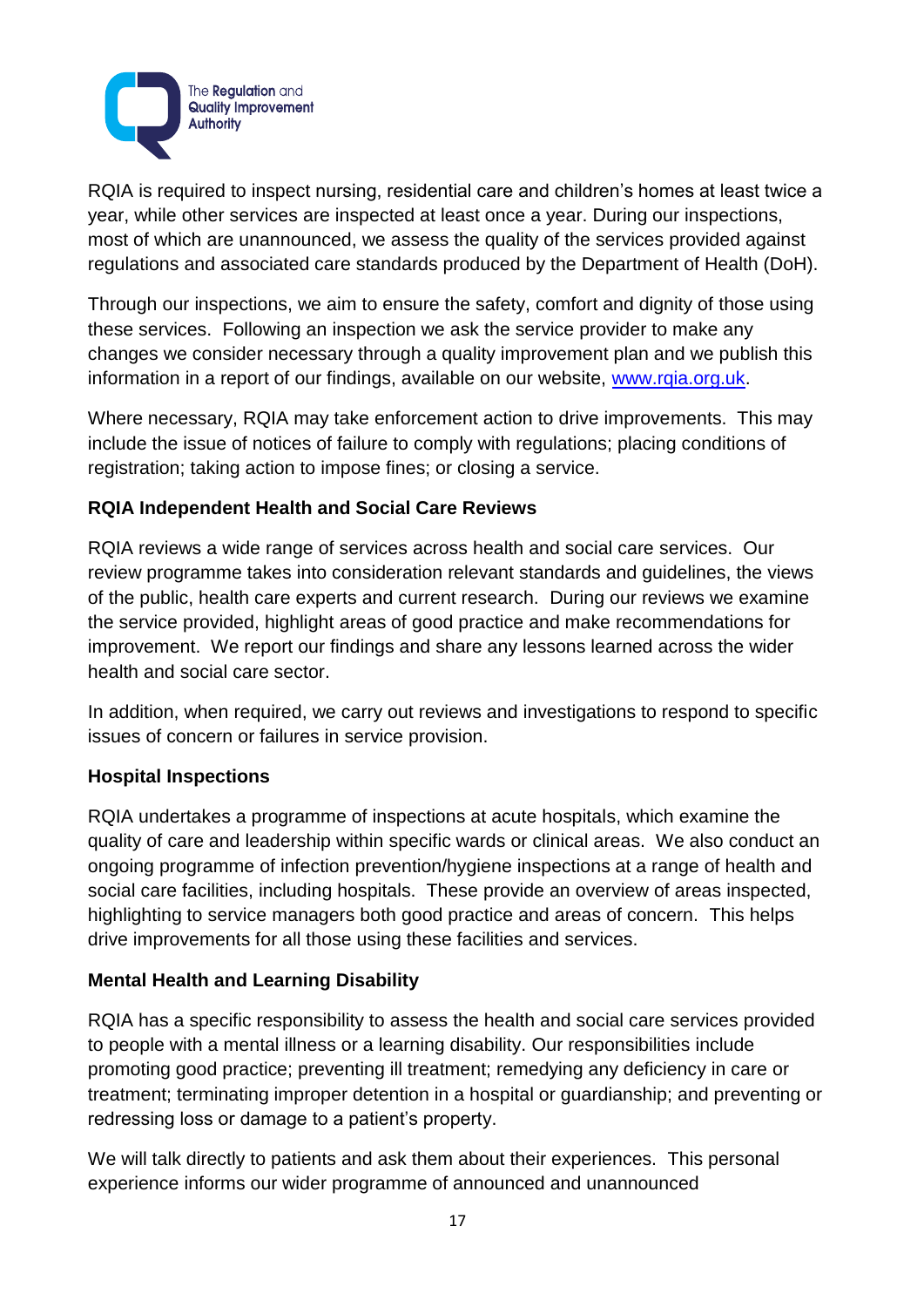

inspections. Using a human rights based approach to inspection, we examine the quality of these services, and make recommendations for improvement.

# **Radiology Inspections**

RQIA is responsible for monitoring, inspecting and enforcing the Ionising Radiation (Medical Exposure) Regulations (Northern Ireland) 2000 (IR(ME)R) to protect service users against the dangers of ionising radiation in medical settings. Our inspectors examine and report on arrangements in diagnostic radiology, nuclear medicine, and radiotherapy departments in hospitals, dental practices and chiropractic services.

# **RQIA's Inspection and Review Reports**

The RQIA website, www.rgia.org.uk, provides access to a wide range of information about the work of RQIA, including all our published inspection and review reports for health and social care services. This information, including copies of our reports, is also available on request from RQIA.

# **Engaging with the Public**

We are committed to listening to and acting on the views and opinions of the public. As part of our inspections and reviews of services, we listen to the views of people who use these services. These views form an important part of our reports on the quality of health and social care services.

# **RQIA's Human Rights Approach**

A human rights based approach is central to RQIA's role in encouraging continuous improvements in health and social care services and safeguarding the rights of service users. In support of this, we have developed a range of indicators to help us assess the quality of care against standards, and to ensure service users and their carers know their rights in relation to their care.

## **RQIA's Role in Places of Detention**

RQIA is responsible for the oversight of health and social care in Northern Ireland's prisons, children's secure accommodation and mental health and learning disabled facilities. Given this role, RQIA has been designated as a national preventive mechanism (or NPM) by the UK government to ensure the protection of the rights of those in places of detention.